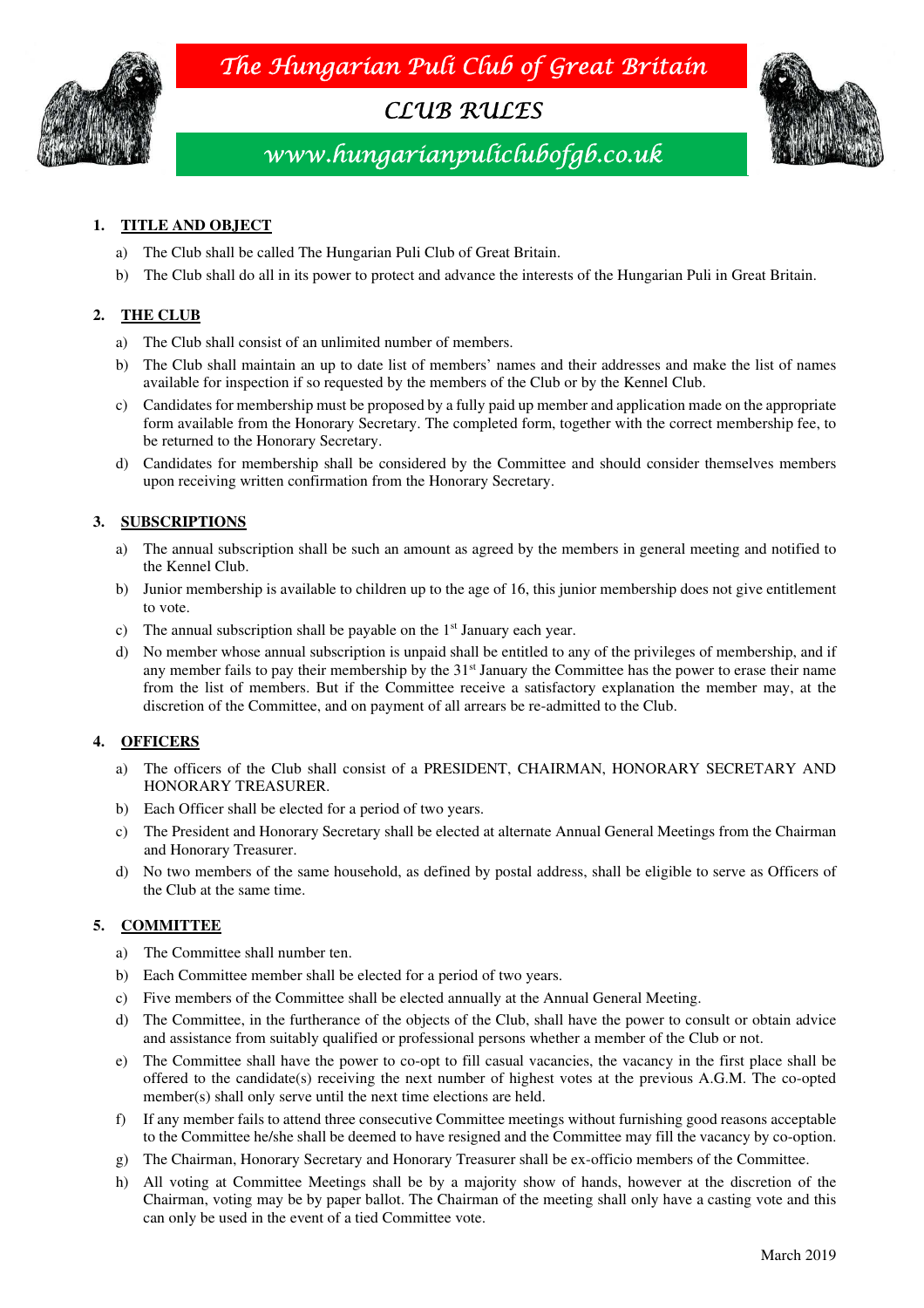## **6. MANAGEMENT**

- a) The management of the Club shall be entrusted to the Committee whose decision shall be final.
- b) The Committee shall have the power to deal with any matters relating to the management of the Club not provided for in the Rules of the Club.
- c) Where a member has provided an email address, this will be the primary route of communication from the Club. It is the responsibility of the member to provide the Club with a current email address.

## **7. COMMITTEE MEETINGS**

- a) There shall be meetings of the Committee as often as deemed necessary, but the Committee must meet at least four times in each financial year.
- b) Any six members of the Committee shall form a quorum.
- c) Not less than 14 days notice in writing shall be given by the Honorary Secretary to all Committee members of the date of the next Committee meeting.

#### **8. ANNUAL GENERAL MEETING**

- a) The financial year of the Club shall be the  $1<sup>st</sup>$  January to the  $31<sup>st</sup>$  December.
- b) The Annual General Meeting shall be held once a year and at least 35 days notice shall be given in writing by the Honorary Secretary to all members of the Club or notice shall be given in the canine press.
- c) The Annual General Meeting shall be held before the  $25<sup>th</sup>$  April each year.
- d) The business of the Annual General Meeting shall be to receive the reports of the officers and the audited statement of accounts, to discuss any resolutions duly placed of on the agenda of which 28 days clear notice has been given to the Honorary Secretary.
- e) The agenda of the Annual General Meeting shall be sent to all members at least 14 days before the meeting.
- f) No business shall be transacted at the Annual General Meeting unless notice thereof appears on the agenda of the meeting with the exception of routine matters or those which in the opinion of the Chairman are urgent.
- g) The Annual General Meeting shall elect by secret ballot the officers and five committee members.
- h) Voting at the Annual General Meeting, with the exception of the election of officers and committee, shall be by a majority show of hands, however at the discretion of the Chairman, voting may be by paper ballot.
- i) The Chairman of the meeting shall have the casting vote which can only be used when there is a tied vote on any matter that is voted upon at the Annual General Meeting, with the exception of Rule 11(o).
- j) No member of the Club shall vote at the Annual General Meeting until they have been a member of the Club for at least one year.
- k) At the Annual General Meeting there must be at least 15 members present to form a quorum to transact business.
- l) In the event of there not being a quorum resent, the Annual General Meeting shall be postponed to a later date determined by the Committee. At the re-called Annual General Meeting there must be at least 15 members present to form a quorum to transact business. The revised date, time and venue to be published in the canine press.

## **9. NEW RULES**

- a) All new rules, or the reversal of any former act or decision shall be made at the Annual General Meeting, or at a Special General Meeting, and shall a appear on the agenda convening the meeting, and shall be passed on a majority vote (of fully paid-up members).
- b) No rule shall be implemented until approved by the Kennel Club.

## **10. SPECIAL GENERAL MEETING**

- a) The Special General Meeting shall be summoned by the Committee if felt necessary or if 25 fully paid up members send a signed requisition to the Secretary stating the subject to be discussed and requesting a Special General Meeting to do so.
- b) No other business than that detailed on the agenda can be discussed at a Special General Meeting.
- c) At least 28 days notice of a Special General Meeting shall he given by the Committee in writing to all members or notice given in the canine press.
- d) All voting at a Special general Meeting shall be by a majority show of hands, however at the discretion of the Chairman voting may be by paper ballot. The Chairman of the meeting shall only have a casting vote which shall be used when there is a tied vote on any matter voted upon at a Special General Meeting.
- e) No member shall vote at a Special General Meeting until they have been a member of the Club for at least one year.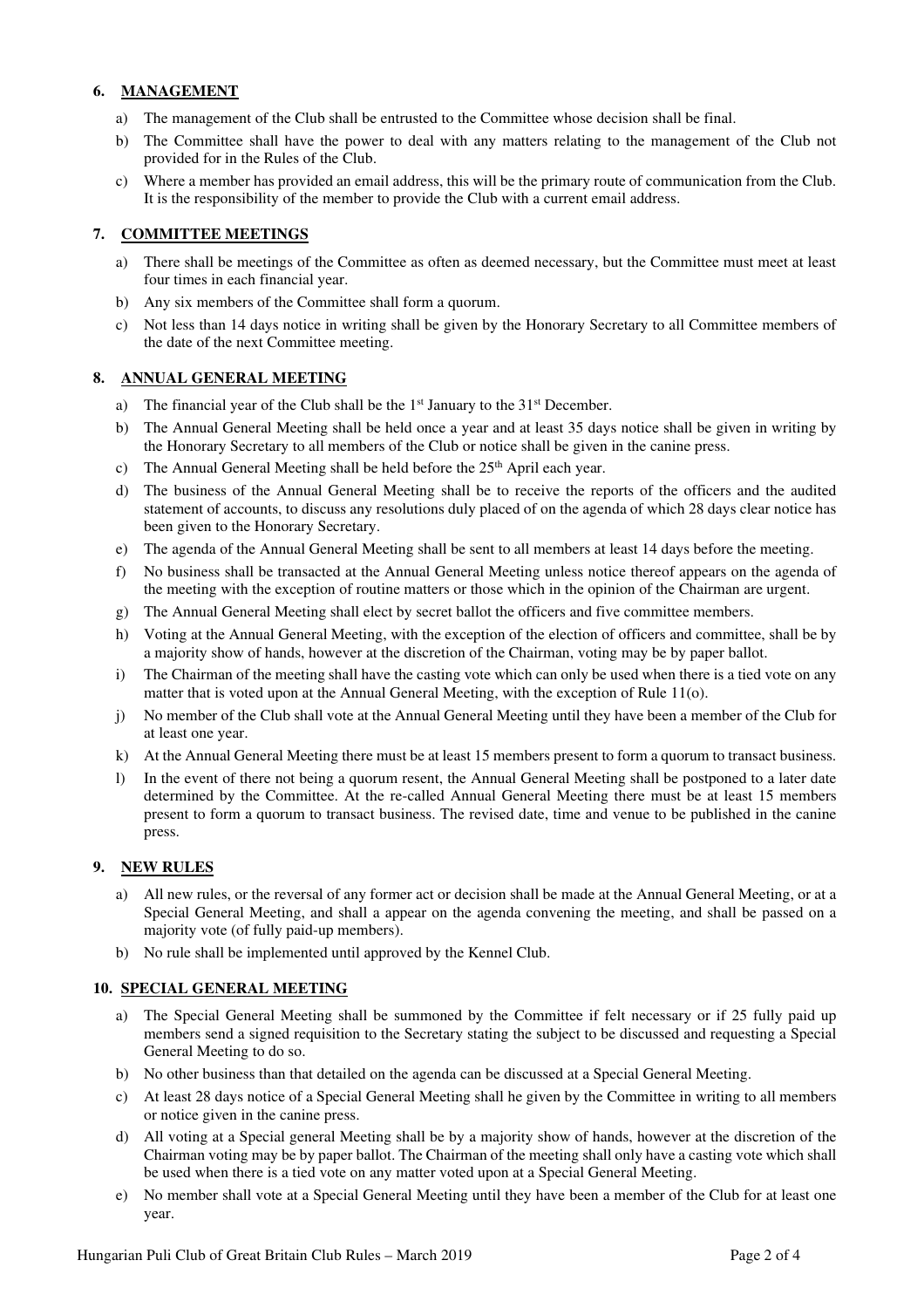- f) At a Special General Meeting there must be at least 25 members present to form a quorum to transact business.
- g) In the event of there not being a quorum present, the Special General Meeting will be postponed to a later date determined by the Committee, at the re-called Special General Meeting must be at least 25 members present to form a quorum to transact business. The revised date, time and venue of the meeting to be published in the canine press.

#### **11. ELECTION OF OFFICERS AND COMMITTEE**

- a) The election of officers and committee shall be by secret ballot of those members present and entitled to vote at the Annual General Meeting.
- b) Any member who has been a Club member for at least one year may (subject to his/her consent) be nominated for election as an officer or committee member, provided that his/her subscription for the year in which the election is to be held has been paid in full by the date of closing of nominations, but subject to the condition in Rule 11 (j).
- c) The candidate must be proposed and seconded by two members who have been members of the Club for at least one year and whose subscription for the year in which the election is to be held has been paid in full by the date of closing of nominations.
- d) Retiring officers and committee members willing to stand for re-election will not require to be nominated and any member standing for election as an officer who is not elected may (subject to his/her consent) then stand for election to the Committee.
- e) At least 35 days prior to the Annual General Meeting the Honorary Secretary shall send a request to all members to submit nominations for candidates to be officers and committee members for the ensuing year.
- f) The nominations shall be in the hands of the Honorary Secretary at least 28 days before the date of the Annual General Meeting, together with the names of the retiring Committee Members who are willing to stand for reelection. The period of 28 days is to exclude the date of receipt of nomination and the date of the Annual General Meeting.
- g) Nominations to stand for election are to be sealed in an envelope clearly marked 'NOMINATION' which must contain no other matter. Notification of intention to re-stand for any position must be received, by the Secretary, in writing, not less than 21 days prior to the Annual General Meeting.
- h) Envelopes containing nominations are to be opened by the Chairman in the presence of at least one other Committee member not less than 21 days prior to the Annual General Meeting.
- i) A list of nominees together with the names of the retiring officers and committee members willing to stand for re-election and in the case of retiring members of the committee the number of times they have attended committee meetings, shall be forwarded to all members at least 14 days prior to the Annual General Meeting.
- j) Any previously elected officer or committee member resigning his/her post for any reason shall be ineligible for re-election for one year from the Annual General Meeting next following the date of their resignation. This does not apply to members retiring under Rules 4 and 5.
- k) Officers of the Club shall be elected by a single vote of all members present who are eligible to vote.
- l) Committee members shall be elected by a vote of all members present who are eligible to vote, the five candidates receiving the highest number of votes to serve for 2 years. In the instance of there being vacancy(ies) due to resignations (Rule 5 (e)) the candidates receiving the next highest vote(s) will serve for one year only.
- m) The votes to be counted in the presence of the members at the Annual General Meeting.
- n) The candidates obtaining the highest number of votes shall be declared by the Chairman of the meeting to be the officers and committee for the ensuing year.
- o) In the event of an even number of votes being recorded for any two candidates for the committee, a final decision between candidates shall be made by paper ballot by those members eligible to vote at the Annual General Meeting.
- p) The officers and members of the Committee shall hold office from the conclusion of the Annual General Meeting at which they were elected until the conclusion of the Annual General Meeting following.
- q) In all matters of decision the Chairman of the Annual General Meeting shall have the casting vote.

## **12. ACCOUNTS**

- a) A banking account shall be opened in the name of the Club, into which all revenues of the Club shall be paid.
- b) Any withdrawal from the Club's banking account shall be made on the signatures of two unrelated officers, of which one will normally be the Honorary Treasurer.
- c) The accounts shall be kept by the Honorary Treasurer and auditors shall be appointed according to Kennel Club requirements, who shall be independent of the Committee and audit the accounts for the ensuing year, before the Annual General Meeting. The certified accounts will be made available on request to members fourteen days prior to the AGM.